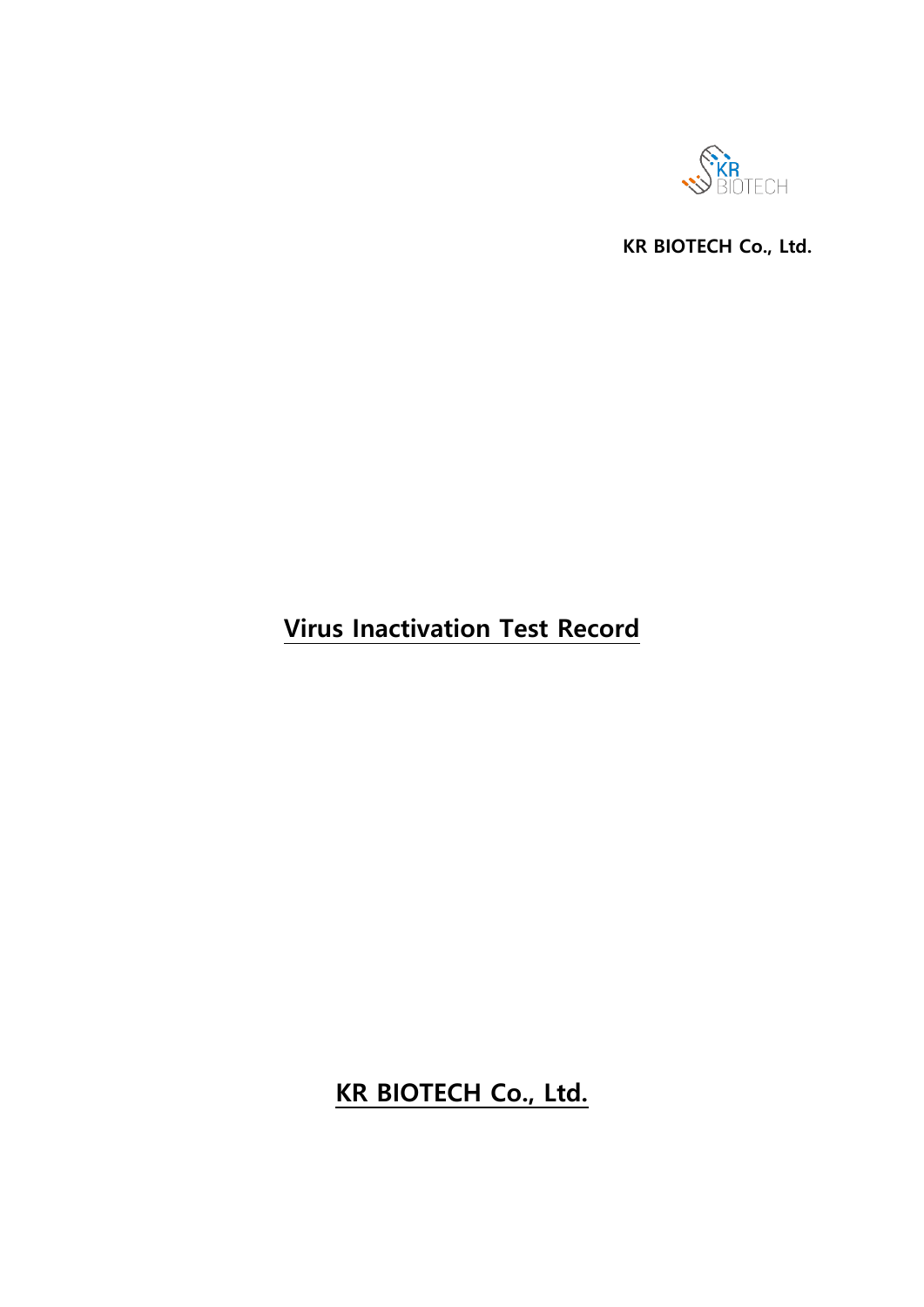### **1. Test Facility Overview**

### **1.1. Testing institution**

**KR BIOTECH Co., Ltd.**, Institute of Infectious Disease Control

Rm 406, Konkuk university Bld#12, 120, Neungdong-ro, Kwangjin-gu, Seoul,

Korea (05029)

National Accredited Safety Management Excellence Laboratory (Certification No.

2017-02), Ministry of Science and ICT

#### **1.2. Inspection Field:**

Medicine made from animal-derived raw materials / Medical device virus

inactivation test

ISO13485:2016 Certification, Virus clearance test

### **1.3. Major Facility:**

Biosafety level 2 facility: Building of Animal Life Sciences 406 (LML09-180)

Building of Animal Life Sciences 422-1 (LML14-409)

Biosafety level 3 facility: Institute of Biomedical Science & Technology

(KCDC 10-3-06)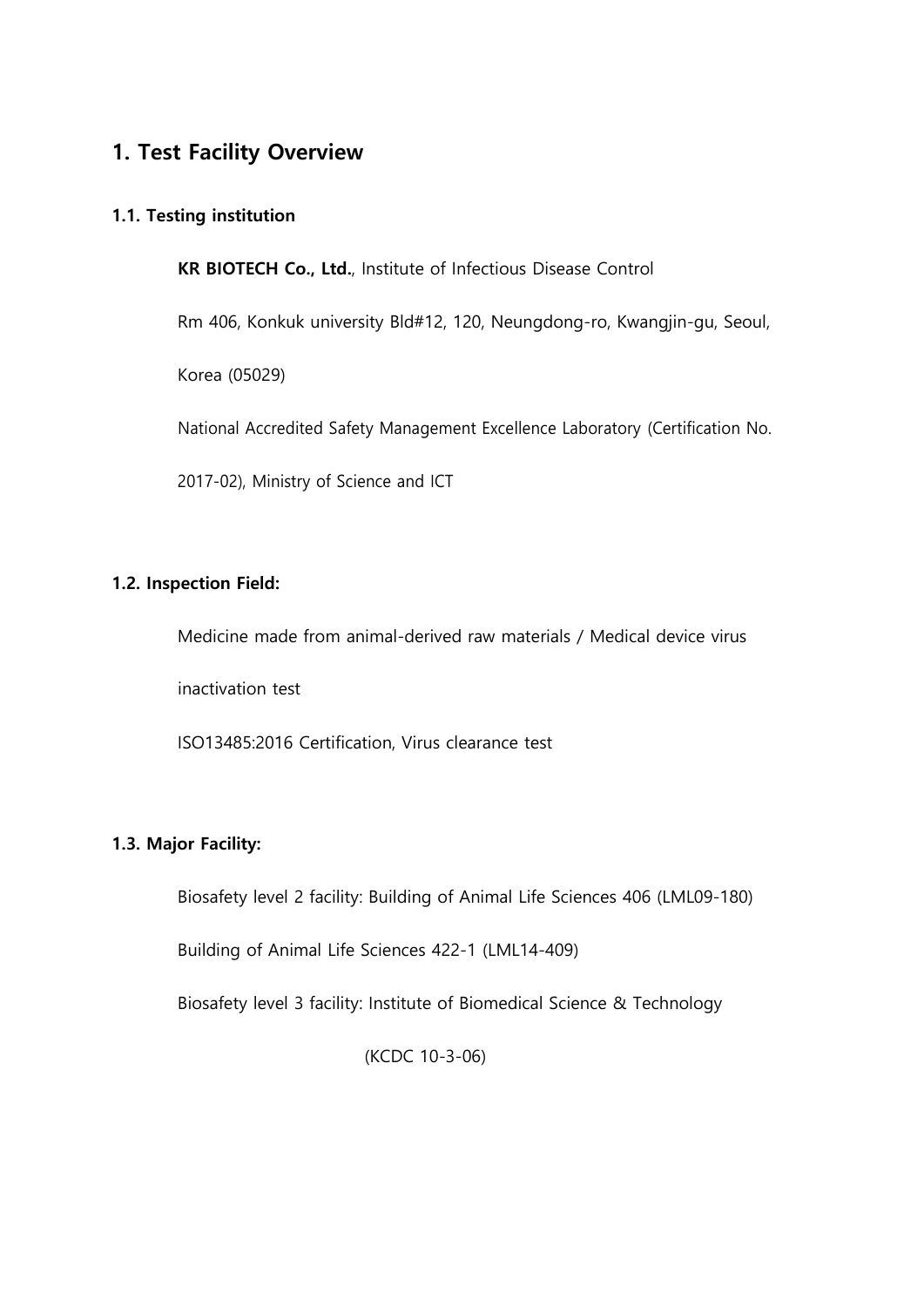### 1.4. **Equipment used for Inspection: Research Equipment Possession Status**

| <b>No</b>      | Device name                    | Company                        | <b>Product code</b> | Introduction<br><b>Year/Month</b> | <b>Installation</b><br><b>location</b> |
|----------------|--------------------------------|--------------------------------|---------------------|-----------------------------------|----------------------------------------|
| 1              | Biological Safety Cabinet(BSC) | Thermo<br>Scientific           | 1300 series A2      | 2018.10                           | 703                                    |
| $\overline{2}$ | Biological Safety Cabinet(BSC) | <b>JSR</b>                     | <b>JSCB-15000SB</b> | 2018.10                           | 703                                    |
| 3              | <b>Water Bath</b>              | Daihan<br>Scientific           | <b>WB-11</b>        | 2018.11                           | 703                                    |
| 4              | Deep Freezer                   | Thermo<br>Scientific           | TSE400GPD           | 2018.10                           | 703                                    |
| 5              | Deep Freezer                   | Ilshin                         | DF8524              | 2020.02                           | $422 - 1$                              |
| 6              | CO2 Incubator                  | Thermo<br>Scientific           | <b>BB15</b>         | 2018.10                           | 703                                    |
| 7              | CO2 Incubator                  | <b>ASTEC</b>                   | <b>SCI-165D</b>     | 2007.12                           | 406                                    |
| 8              | Oven                           | Daemyung                       | 1500°CDMBF15/200    | 2011.10                           | 703                                    |
| 9              | Auto clave                     | SciLab<br>Korea                | <b>SACS-1045</b>    | 2015.07                           | 406                                    |
| 10             | Auto clave                     | <b>JSR</b>                     | JSAC-100T           | 2006.02                           | 703                                    |
| 11             | <b>Balance</b>                 | <b>OHAUS</b>                   | AVG812              | 2010.01                           | 406                                    |
| 12             | Auto clave                     | <b>BioFree</b>                 | <b>BF-100Ac</b>     | 2010.01                           | $422 - 1$                              |
| 13             | Clean Bench                    | Vision<br>Scientific           | VS-1400LSN3         | 2008.03                           | 406                                    |
| 14             | Clean Bench                    | N-Biotek                       | <b>NB-602WSL</b>    | 2010.01                           | $422 - 1$                              |
| 15             | Microscope                     | <b>OLYMPUS</b>                 | CKX41SF             | 2007.12                           | 406                                    |
| 16             | Microscope                     | <b>OPTINITY</b>                | KI-450              | 2018.10                           | 703                                    |
| 17             | Refrigerator                   | Samsung                        | SR-3732             | 2003.03                           | 406                                    |
| 18             | Refrigerator                   | Samsung                        | RT62K7045SL         | 2018.10                           | 703                                    |
| 19             | Centrifuge                     | Hanil                          | MF550               | 2003.03                           | 406                                    |
| 20             | Ultrapure water vaporizer      | <b>MILLIPORE</b>               | MiLLi-Q Synthesis   | 2006.11                           | 406                                    |
| 21             | pH meter                       | Fisher<br>science<br>Education | pH/ION 510          | 2016.09                           | 406                                    |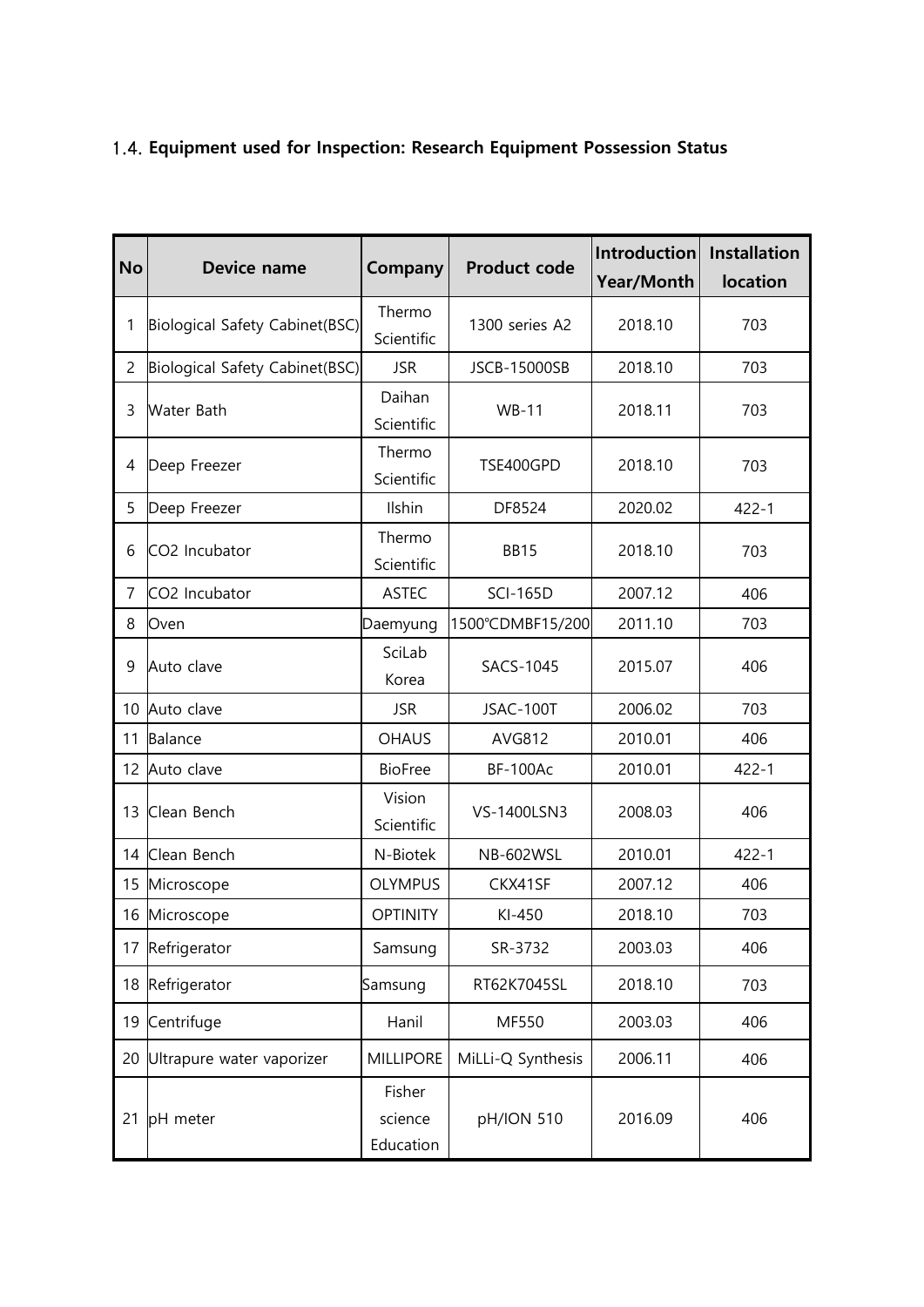| 22 | Hot plate & Magnetic stirrer | Vision<br>Scientific                 | KMC-120SH   | 2003.03 | 406       |
|----|------------------------------|--------------------------------------|-------------|---------|-----------|
| 23 | Dry Oven                     | Vision<br>Scientific                 | VS-1202D2n  | 2004.11 | 406       |
| 24 | Microplate Reader            | <b>Biotek</b><br>Instruments.<br>Inc | Epoch       | 2013.03 | 406       |
| 25 | Micro Centrifuge             | Hanil                                | Micro 17R   | 2010.01 | 406       |
| 26 | Isolater                     | Orient                               | <b>MSRS</b> | 2016.01 | $422 - 1$ |
| 27 | Isolater                     | Jeungdo<br><b>BnP</b>                | Clean rack  | 2010.01 | $422 - 1$ |
| 28 | <b>BOD</b> Incubator         | Vision<br>Scientific                 | VS-1203P1   | 2010.01 | $422 - 1$ |
| 29 | <b>BOD</b> Incubator         | Vision<br>Scientific                 | VS-1203P1   | 2010.09 | $422 - 1$ |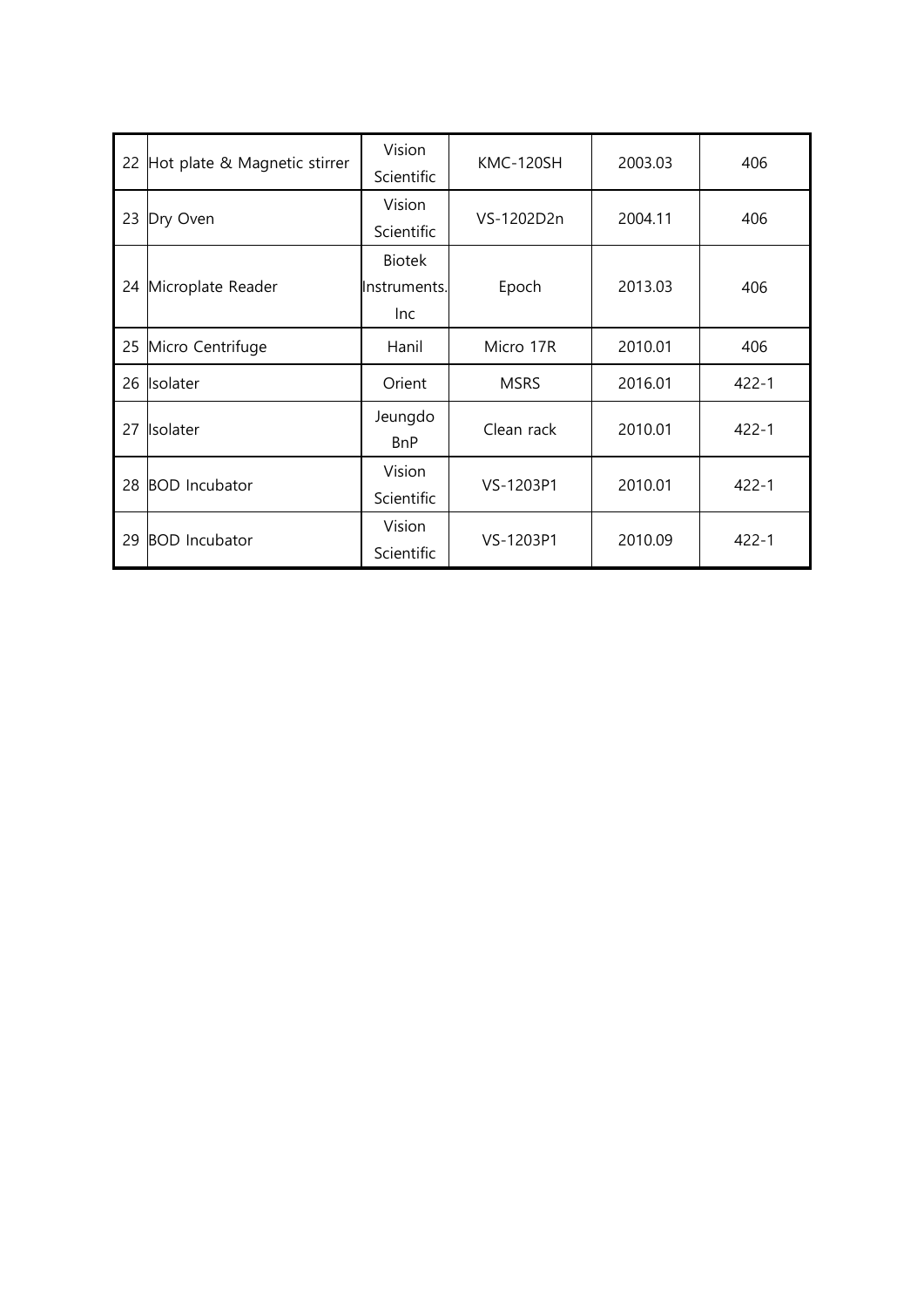## **2. Major Facility**

#### **2.1. Calibration Record: High Pressure Steam Sterilizer in BL3 Facility**

- 1) Biological Safety Cabinet Product Warranty (BSC-Thermo, BSC-test report)
- 2) Biological Safety Cabinet Product Warranty (BSC-JSR)
- 3) Water Bath (water bath)
- 4) Deep Freezer (Deep freezer)
- 5) Report of Verification of Biosafety level 3 Facility on the 5th floor of Konkuk University Institute of Biomedical Science & Technology (BL3 Verification)
- 6) BL3 differential pressure comparison data (BL3 differential pressure comparison verification)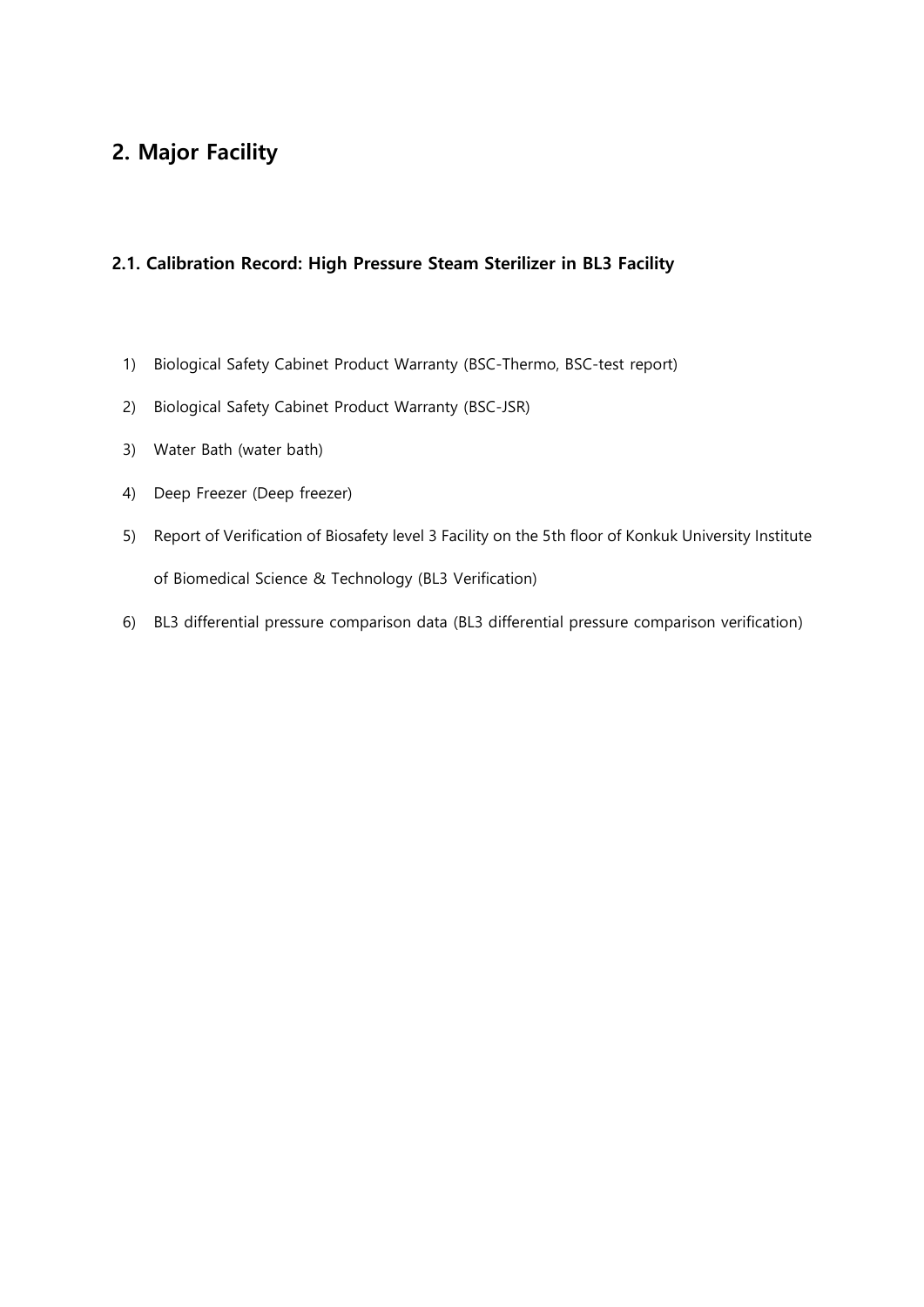## **3. Composition of Researcher**

### **3.1. General Manager: Young Bong Kim, CEO of KR BIOTECH Co., Ltd.**

### **Director of Institute of Infectious Disease Control in Konkuk**

**University**

### **3.2. Composition of Researchers:**

| Name             | Position                | Major    | Final Education (Degree), Virus Research Career                                               |
|------------------|-------------------------|----------|-----------------------------------------------------------------------------------------------|
| Ye Jo Han        | Director                | Virology | Sogana University College of Life Sciences (Ph.D.),<br>Virology for 20 years                  |
| Han Sam Cho      | Senior<br>Researcher    | Virology | Konkuk University College of Animal Life Sciences<br>(Ph.D.), Virology for 8 years            |
| Soon Sun Kim     | Assistant<br>Researcher | Virology | Sungkyunkwan University College of Natural Sciences<br>(B.S.), Virology for 5 years           |
| Min Ji Kim       | Senior<br>Researcher    | Pharmacy | Seoul National University College of Pharmacy<br>(Ph.D.), Virology for 1 year                 |
| Hee Jung Lee     | Professor /<br>Director | Virology | Konkuk University College of Animal Life Sciences<br>(Ph.D.), Virology for 14 years           |
| Ki Hoon Park     | Research                | Virology | University of Animal Life Sciences (Ph.D. completion),<br>Virology for 8 years                |
| Yu Yeon Jang     | Research                | Virology | Konkuk University College of Animal Life Sciences<br>(Ph.D. completion), Virology for 7 years |
| Ha Nul Choi      | Research                | Virology | Konkuk University College of Animal Life Sciences<br>(Ph.D. completion), Virology for 7 years |
| Jung Min<br>Chun | Research                | Virology | Konkuk University College of Animal Life Sciences<br>(M.S.), Virology for 2 years             |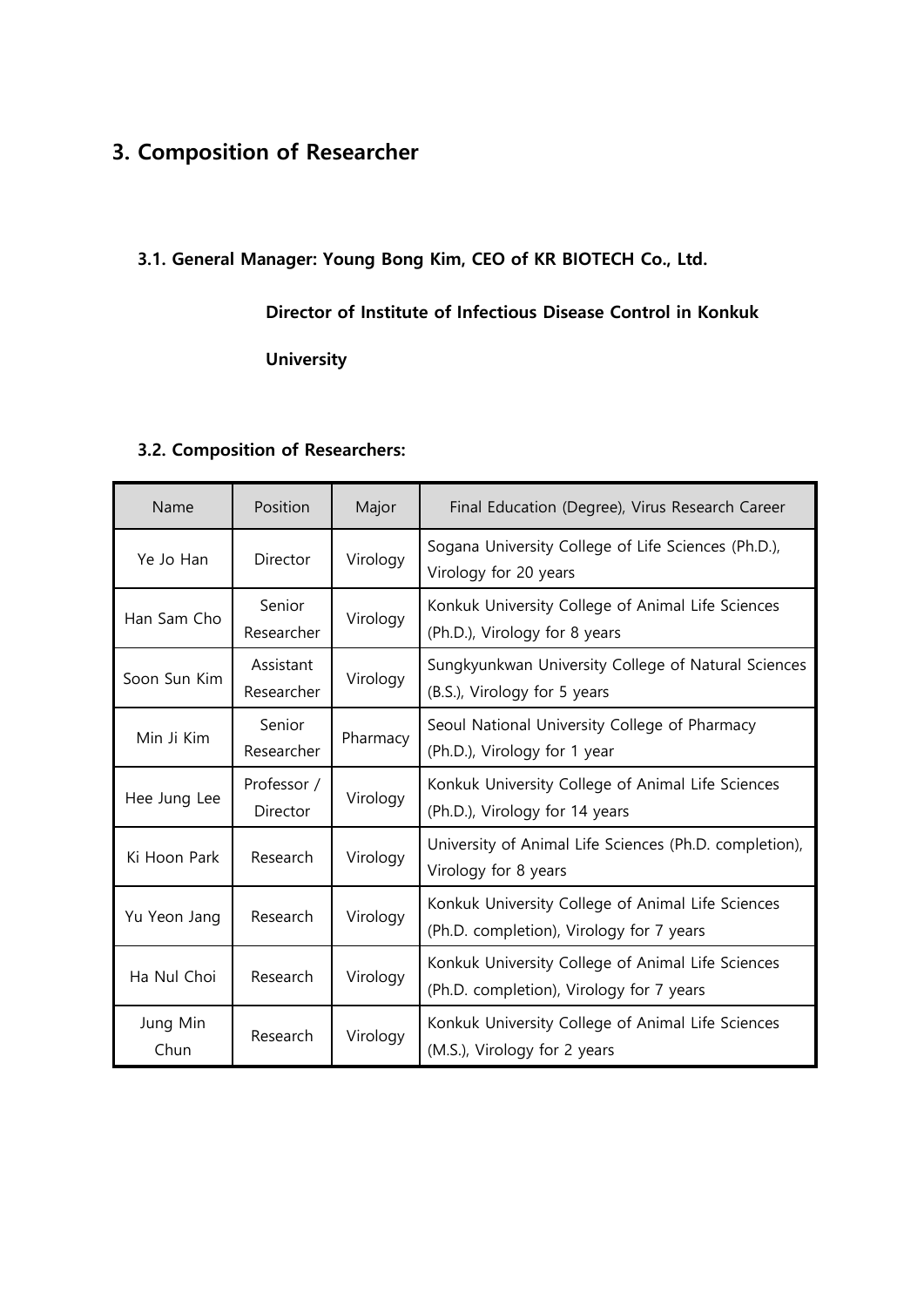# **CEO Summary**

| (Eng.)      | Young Bong Kim                                                                            | Name(Kor.) | 김영봉                 |
|-------------|-------------------------------------------------------------------------------------------|------------|---------------------|
| Affiliation | KR BIOTECH / Konkuk University                                                            |            |                     |
| Position    | CEO / Professor                                                                           | Email      | kimera@konkuk.ac.kr |
| Address     | Rm 406, Konkuk university Bld#12, 120, Neungdong-ro, Kwangjin-gu, Seoul,<br>Korea (05029) |            |                     |

| <b>Education</b>         |                                                           |                                        |            |                                                |
|--------------------------|-----------------------------------------------------------|----------------------------------------|------------|------------------------------------------------|
| <b>Attendance Period</b> | <b>School</b>                                             | <b>Major</b>                           |            | <b>Degree</b>                                  |
| 1983.03-1987.02          | Sogang University                                         | Life Science                           |            | B.S.                                           |
| 1990.03-1992.02          | Sungkyunkwan University                                   | Genetic Engineering                    |            | M.S.                                           |
| 1993.03-1999.02          | Sogang University                                         | Virology                               |            | Ph.D.                                          |
|                          | Career                                                    |                                        |            |                                                |
| <b>Employment period</b> | Place                                                     |                                        |            | <b>Position</b>                                |
| 1991-1994                | National Institutes of Health / AIDS<br>department        |                                        | Researcher |                                                |
| 1994-1998                | Institute                                                 | Chong Kun Dang Pharmaceutical Research |            | Assistant Researcher                           |
| 1998-2001                | National Institutes of Health                             |                                        |            | Visiting Fellow                                |
| 2001-2002                | Case Western Reserve Univ Medical College                 |                                        |            | Research Associate                             |
| 2002-2003                |                                                           | Sungkyunkwan University                |            | Research Professor                             |
| 2003-2006                | Konkuk University / Department of Animal<br>Biotechnology |                                        |            | Department Head                                |
| 2012-2014                | The Microbiological Society of Korea                      |                                        |            | Chairman of Future<br>Development<br>Committee |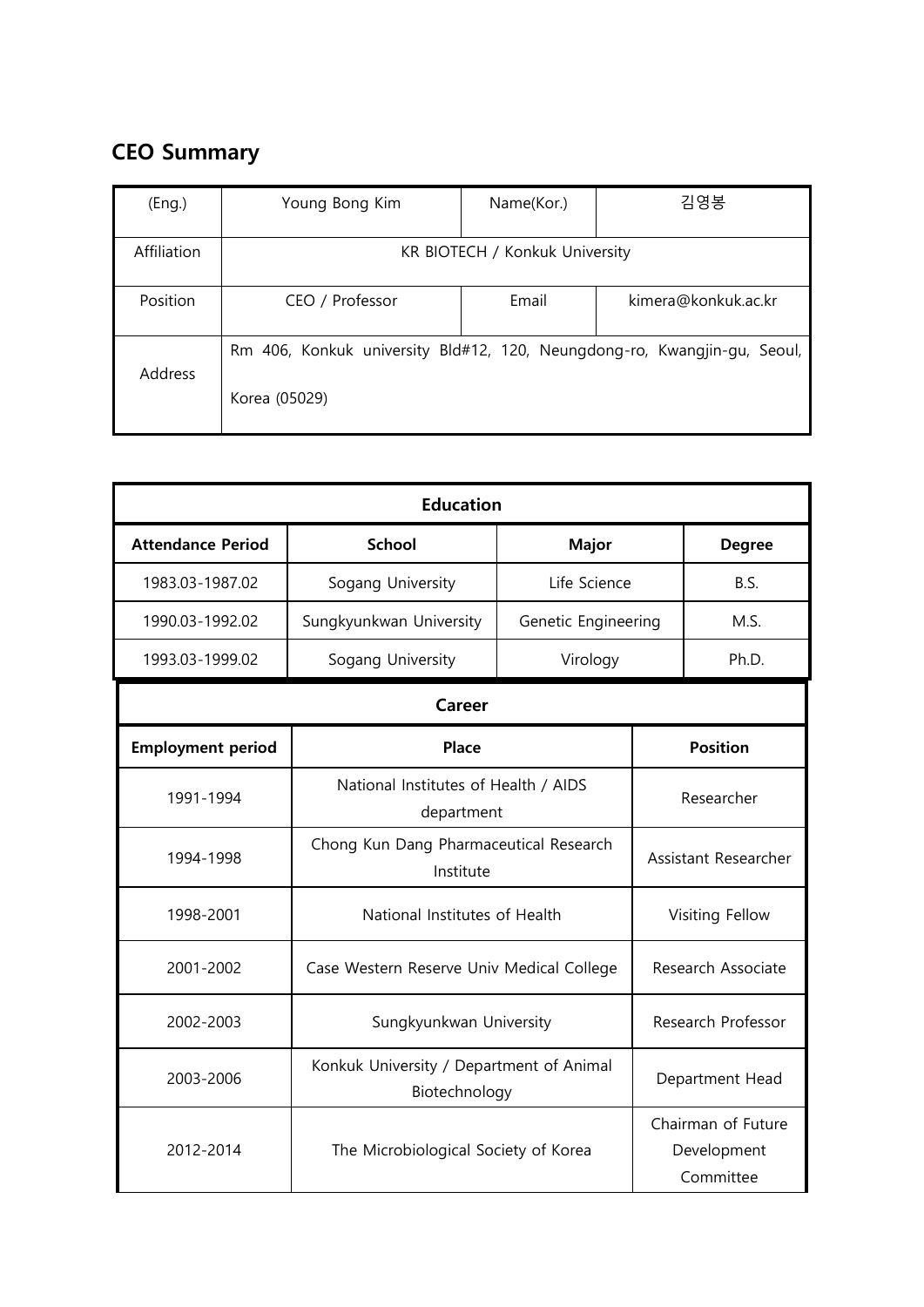| 2008-2013    | Ministry of Agriculture and Forestry / Chicken<br>Export Research Group   | Secretary General                                                        |
|--------------|---------------------------------------------------------------------------|--------------------------------------------------------------------------|
| 2009-Present | KR BIOTECH. Co., Ltd.                                                     | <b>CEO</b>                                                               |
| 2011-Present | Konkuk University / Institute of Infectious<br>Disease Control            | Director                                                                 |
| 2013-2015    | Konkuk University / Department of Bio-<br>industrial techonologies        | Department Head                                                          |
| 2017-Present | Konkuk University / Department of<br>Biomedical Science and Engineering   | Professor                                                                |
| 2013-2015    | Ministry of Food and Drug Safety                                          | <b>External Expert</b>                                                   |
| 2019-Present | The Korean Society of Virology                                            | Vice President /<br>President-elect                                      |
| 2013-2015    | Korea Technology Finance Corporation                                      | <b>External Evaluation</b><br>Committee                                  |
| 2014-2014    | Ministry for Food, Agriculture, Forestry and<br>Fisheries                 | Level Assessment<br>Committee Member<br>for Core Strategic<br>Technology |
| 2014-Present | The Korean Society for AIDS                                               | Director / Auditor<br>Director                                           |
| 2017-2019    | Evaluation of Government Affairs by the<br>Prime Minister's Affiliate     | <b>Evaluation Committee</b>                                              |
| 2017-Present | Incheon Airport National Quarantine Station<br><b>Biosafety Committee</b> | Vice President                                                           |
| 2017-2019    | Center for Disease Control                                                | Influenza Expert<br>Advisor                                              |
| 2018-Present | Konkuk University Biosafety Committee                                     | Chairman                                                                 |

| <b>Responsibilities</b> |                         |  |
|-------------------------|-------------------------|--|
| <b>Business period</b>  | <b>Responsibilities</b> |  |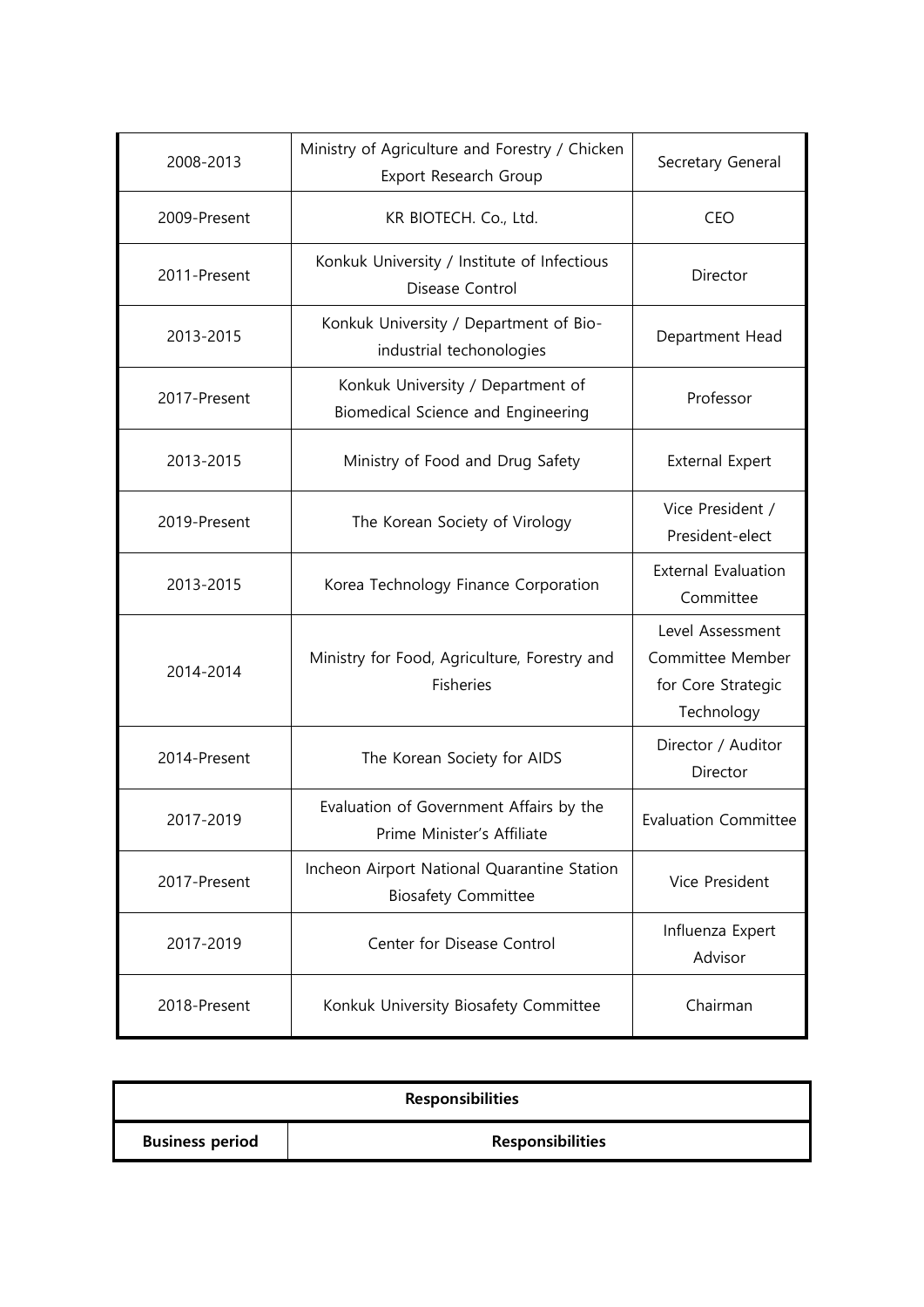| 2007.09-Present | Animal-derived medicine / Supervision of testing the virus inactivation |
|-----------------|-------------------------------------------------------------------------|
|                 | of medical devices                                                      |
| 2012.01-2014.11 | Development of a gene-based vaccine for avian influenza that induces    |
|                 | wide neutralization antibody                                            |
| 2012.12-2014.12 | Improving the effectiveness of FMDV vaccine and development of novel    |
|                 | molecular adjuvant                                                      |
| 2014.06-2017.11 | Development of antiviral effect disinfectant using natural product      |
| 2016.07-Present | ZIKA virus vaccine development                                          |
| 2015.12-Present | MERS-CoV vaccine development                                            |

| <b>Publication</b> |                                                                                                                                                                               |                                                              |                         |  |
|--------------------|-------------------------------------------------------------------------------------------------------------------------------------------------------------------------------|--------------------------------------------------------------|-------------------------|--|
| <b>Date</b>        | <b>Title</b>                                                                                                                                                                  | Name of Journal                                              | Role                    |  |
| 2020               | A network-based pharmacology study of active<br>compounds and targets of Fritillaria thunbergii<br>against influenza                                                          | Computational<br>Biology and<br>chemistry                    | Corresponding<br>Author |  |
| 2020               | Tannic acid-functionalized boron nitride<br>nanosheets for theranostics                                                                                                       | Journal of<br>Controlled<br>Release                          | Co-author               |  |
| 2020               | Identifying active compounds and targets of<br>Fritillariae thunbergii against Influenza-associated<br>inflammation by network pharmacology analysis<br>and molecular docking | Molecules                                                    | Corresponding<br>Author |  |
| 2018               | Antiviral activity of Poncirus trifoliata seed extract<br>against oseltamivirresistant influenza virus                                                                        | Journal of<br>Microbiology                                   | Corresponding<br>Author |  |
| 2018               | Identification of peptide based B-cell epitopes in<br>Zika virus NS1                                                                                                          | Biochemical and<br>Biophysical<br>Research<br>Communications | Corresponding<br>Author |  |
| 2018               | Porcine endogenous retrovirus envelope coated<br>baculoviral<br><b>DNA</b><br>vaccine<br>against<br>porcine<br>reproductive and respiratory syndrome virus                    | ANIMAL<br><b>BIOTECHNOLOGY</b>                               | Corresponding<br>Author |  |
| 2017               | Advances in epidemiology, biology and laboratory<br>diagnosis of Zika virus                                                                                                   | Journal of<br>Bacteriology and<br>Virology                   | Corresponding<br>Author |  |
| 2017               | Fusion of flagellin 2 with bivalent white spot<br>syndrome<br>virus vaccine<br>increases<br>survival<br>in                                                                    | <b>JOURNAL OF</b><br><b>INVERTEBRATE</b>                     | Corresponding<br>Author |  |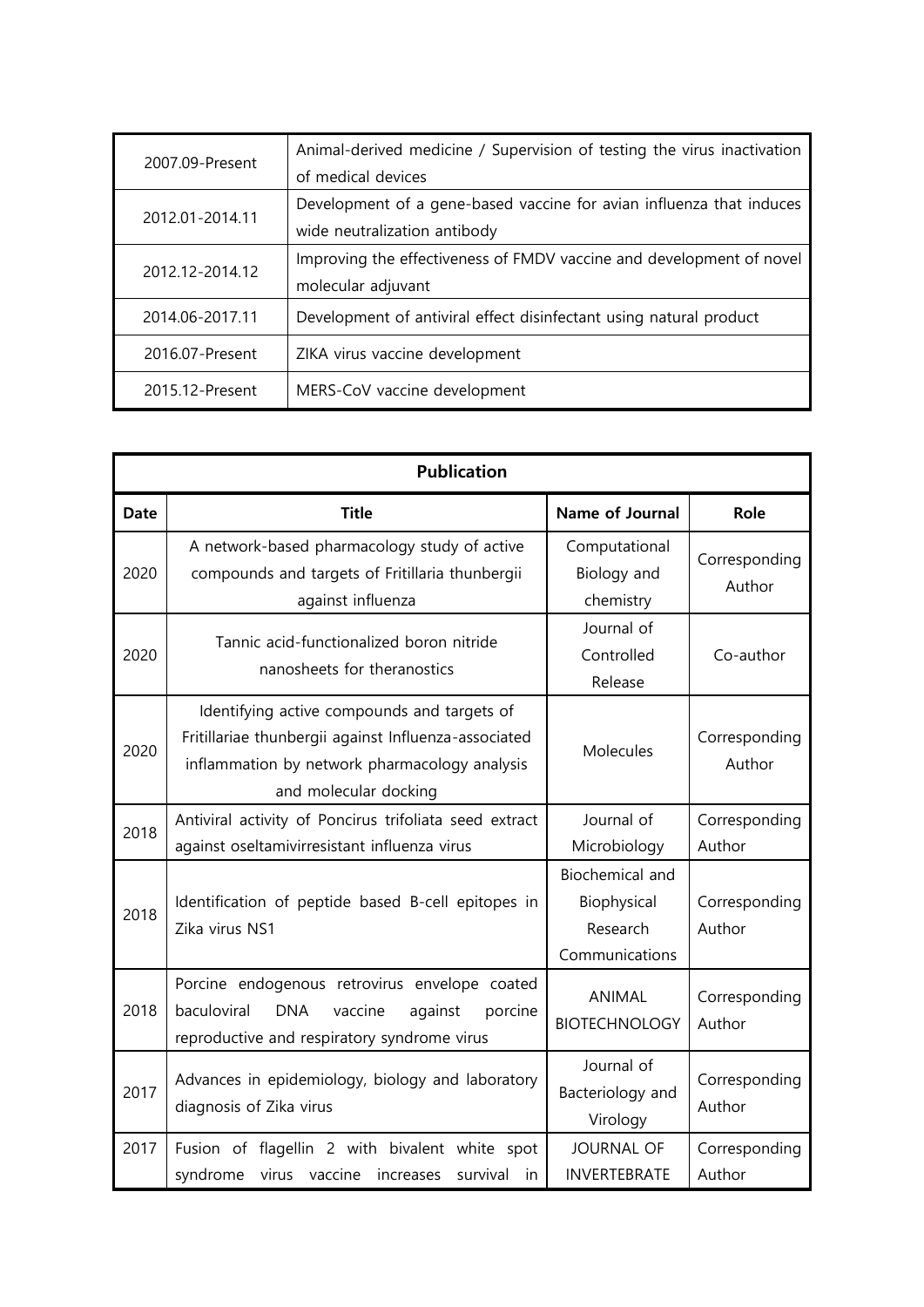|      | freshwater shrimp                                          | <b>PATHOLOGY</b>      |               |
|------|------------------------------------------------------------|-----------------------|---------------|
| 2017 | Light-switchable systems for remotely controlled           | Journal of            | Co-author     |
|      | drug delivery                                              | Controlled            |               |
|      |                                                            | Release               |               |
|      |                                                            | <b>EXPERT OPINION</b> |               |
| 2017 | Progress of Middle East respiratory syndrome               | ON                    | Corresponding |
|      | coronavirus vaccines: a patent review                      | <b>THERAPEUTIC</b>    | Author        |
|      |                                                            | <b>PATENTS</b>        |               |
|      | Immunogenicity of Virus Like Particle Forming              |                       | Corresponding |
| 2016 | Baculoviral DNA<br>Pandemic<br>Vaccine<br>against          | PLoS One              | Author        |
|      | Influenza H1N1                                             |                       |               |
| 2016 | model for<br>simple mouse<br>study of<br>human             | AIDS Res Hum          | Corresponding |
|      | immunodeficiency virus.                                    | retroviruses          | Author        |
| 2016 | Transmission of Porcine Endogenous Retrovirus              | PLOS ONE              | Corresponding |
|      | Produced from Different Recipient Cells In Vivo            |                       | Author        |
| 2015 | Antiviral Effect of Methylated Flavonol Isorhamnetin       | PLoS One              | Co-author     |
|      | against Influenza                                          |                       |               |
| 2015 | Comparison of Repellency Effect of Mosquito                | Journal of            | Corresponding |
|      | Repellents for DEET, Citronella, and Fennel Oil            | Parasitology          | Author        |
|      |                                                            | Research              |               |
| 2015 | Distribution of Porcine Endogenous Retrovirus in           | Transplantation       | Corresponding |
|      | Different Organs of the Hybrid of a Landrace and a         | Proceedings           | Author        |
|      | Jeju Domestic Pig in Korea                                 |                       |               |
| 2015 | Effect of AcHERV-GmCSF as an Influenza Virus               | PLoS One              | Corresponding |
|      | Vaccine Adjuvant                                           |                       | Author        |
| 2015 | Enhanced Anti-inflammatory Effects of $\gamma$ -irradiated | Korean Journal        | Corresponding |
|      | Pig Placenta Extracts                                      | for Food Science      | Author        |
|      |                                                            | of Animal             |               |
|      |                                                            | Resources             |               |
| 2015 | Functionalization of nano-graphenes by chimeric            | RSC Advances          | Corresponding |
|      | peptide engineering                                        |                       | Author        |
| 2015 | Identification of Porcine Endogenous Retrovirus            | Journal of            | Corresponding |
|      | (PERV) packaging sequence and development of               | Microbiology          | Author        |
|      | PERV packaging viral vector system                         |                       |               |
| 2015 | Image-guided synergistic photothermal therapy              | Journal of            | Co-author     |
|      | photoresponsive imaging<br>agent-loaded<br>using           | Controlled            |               |
|      | graphene-based nanosheets                                  | Release               |               |